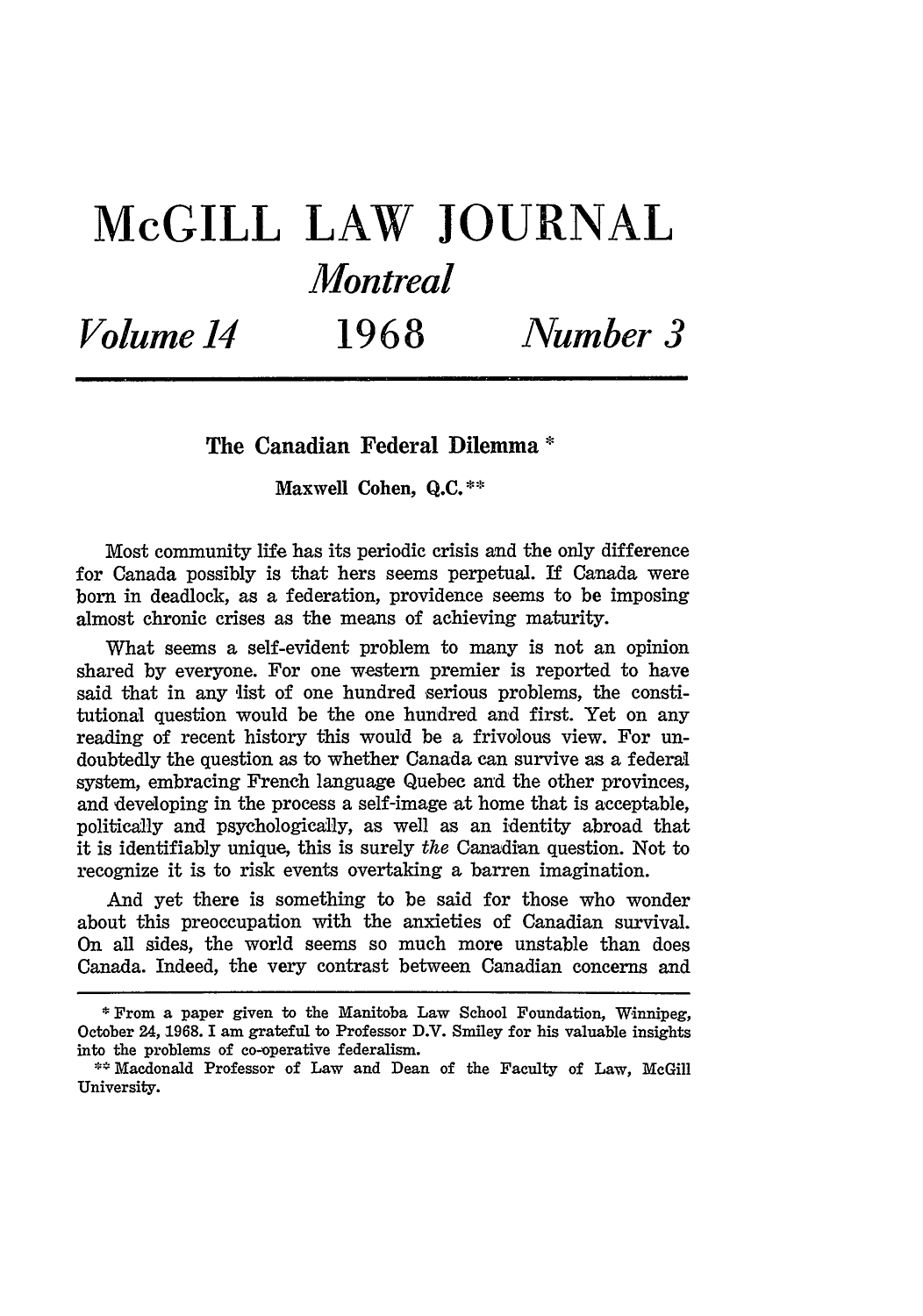global dilemmas puts to shame this sharp focus on things domestic. Everywhere the old order changeth  $-$  social systems, populationgrowth, international student unrest and the ongoing arms race, wearing the black crown of nuclear annihilation. These fill media and dreams, a Kafkaesque nightmare from which there seems no exit. At a moment when man is conquering space, the new ethnology tells him that his capacity for aggression and self-destruction is possibly unique among the species; and that perhaps man should give prime attention to his inner world of the spirit rather than to launching his Odyssey to the stars. The challenge to his ethics and to moral sensibility has perhaps never been more pervasive or in more urgent need of social reply. White versus non-white stand across the gulf of oppression and accidental history, one armed with affluence, the other with poverty. And this union of colour and guilt, of skin and well-being, may express itself in profoundly violent terms if the gap between men and races is not bridged.

The classical cement of family and community, the leadership of established elites, the taming role of religious feeling and the liberal tradition **-** all are under attack. Islands of stability are no doubt to be found everywhere, but they are islands only. The two most powerful nations in the world, the United States and the U.S.S.R., happen at this moment in time to be Canada's very immediate neighbours but often they symbolize, by their very power, the external threats to states and to mankind and, paradoxically, the internal vulnerabilities of even the most powerful of peoples.

In the face of this time of trouble what importance may a reasonable man assign to the Canadian conflict? In the scale of global priorities, Mr. Thatcher's comment perhaps has a relevance wiser than he wrought. Yet in Canada, we are prisoners of the frontier when it comes to assigning priorities. For it is a fact that, certainly in Quebec, and to varying degrees elsewhere (substantially in Ontario and New Brunswick and with declining force eastward and westward from those provinces), the primary short-run issue for Canadians is whether we can re-interpret federal experience so as to make it meaningful for all those who must willingly participate in it if Canada is to remain a united people living in harmonious federation. In short, history and other lands may downgrade the Canadian debate in this wider world setting. Existentially, Canadians may not be able to do so because it is here as a fact and demands serious attention and viable answers.

At this point it is important at least to remember that Canada was fated, almost from its beginnings, to be the child of dispute. English and French-speaking peoples did not end their rivalry on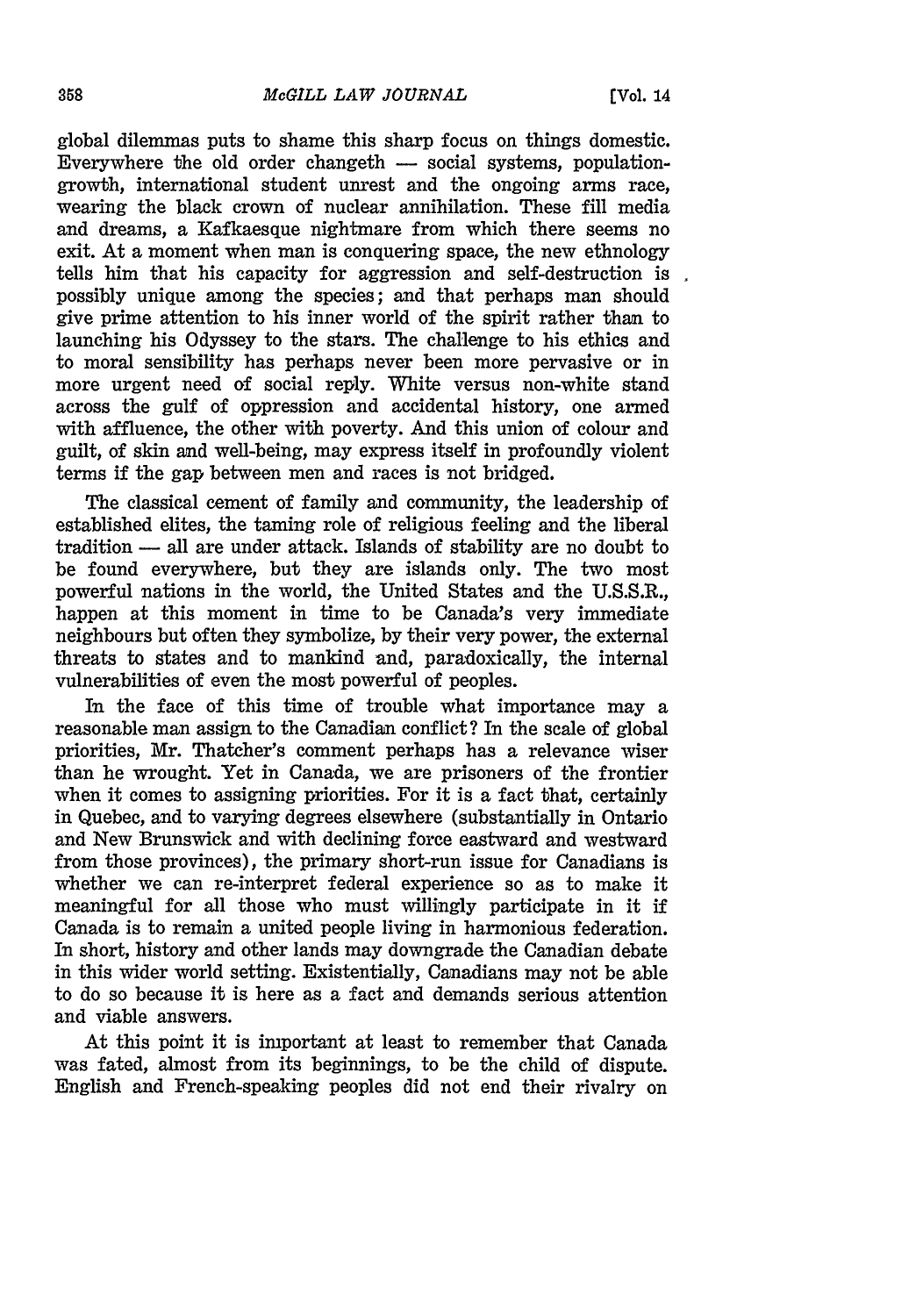the Plains of Abraham but only began it in another form. A trimphant Anglophonic majority made North America theirs by the 1770's, leaving the French minority in Quebec to view itself as if it were in a state of permanent cultural siege. Its institutions and its values thereafter were designed for defense, for survival. Land, law, religion, church, family and language were the pillars of a "closed" system, cut off from essential cultural interplay with English-speaking neighbours and fed sparingly by its former imperial mother, France, which was without very deep devotion when Quebec was hers and was almost indifferent when Quebec was lost.

This is no place to argue the means and the merits of these early years. Yet the fact remains that English-speaking self-interest, combined with some generosity, helped to establish in Quebec freedoms for language and religion, with large degrees of local selfgovernment. Indeed, Lower Canada by the beginning of the 19th century was already a viable and recognizable political and cultural unit one day soon to be heavily reinforced through its Frenchspeaking citizens achieving a clear majority position in the province. Once the American colonies had gone their own way, British North America was to become a land of two cultures and although the early, pre-confederation self-image was quite unclear about that lingual dualism, the foundations in fact were laid for the unique bilingual society Canada might one day become.

One hundred years of federalism have demonstrated that it has been possible to evolve a framework of government within which Quebec, and French-speaking Canadians in Quebec, not only preserved their numbers and values but were encouraged to grow to ever greater strength so that one day some could consider the option of going it alone. Thus the first irony in the present crisis is that the claim for a re-examined federalism in aid of French-Canadian survival comes at a moment when, in Quebec at least, French-speaking culture has never been more vital, its intellectual and artistic life never more creative, its institutions never more self-confident. Many nationalists would challenge this assessment but an effective inventory of achievements suggests such a conclusion is justifiable.

Hence the question arises, why then in the face of self-confidence, as a society of rising cultural and economic development, and of ever-increasing influence in the Canadian order as a whole, does Canada have this crisis of unity? A close look at the reasons will suggest that not all has been well within French-speaking society; that there were unsolved economic, language and school problems, historic and hurtful to them in other provinces; and that certain issues were arising in the very nature of the federal system inde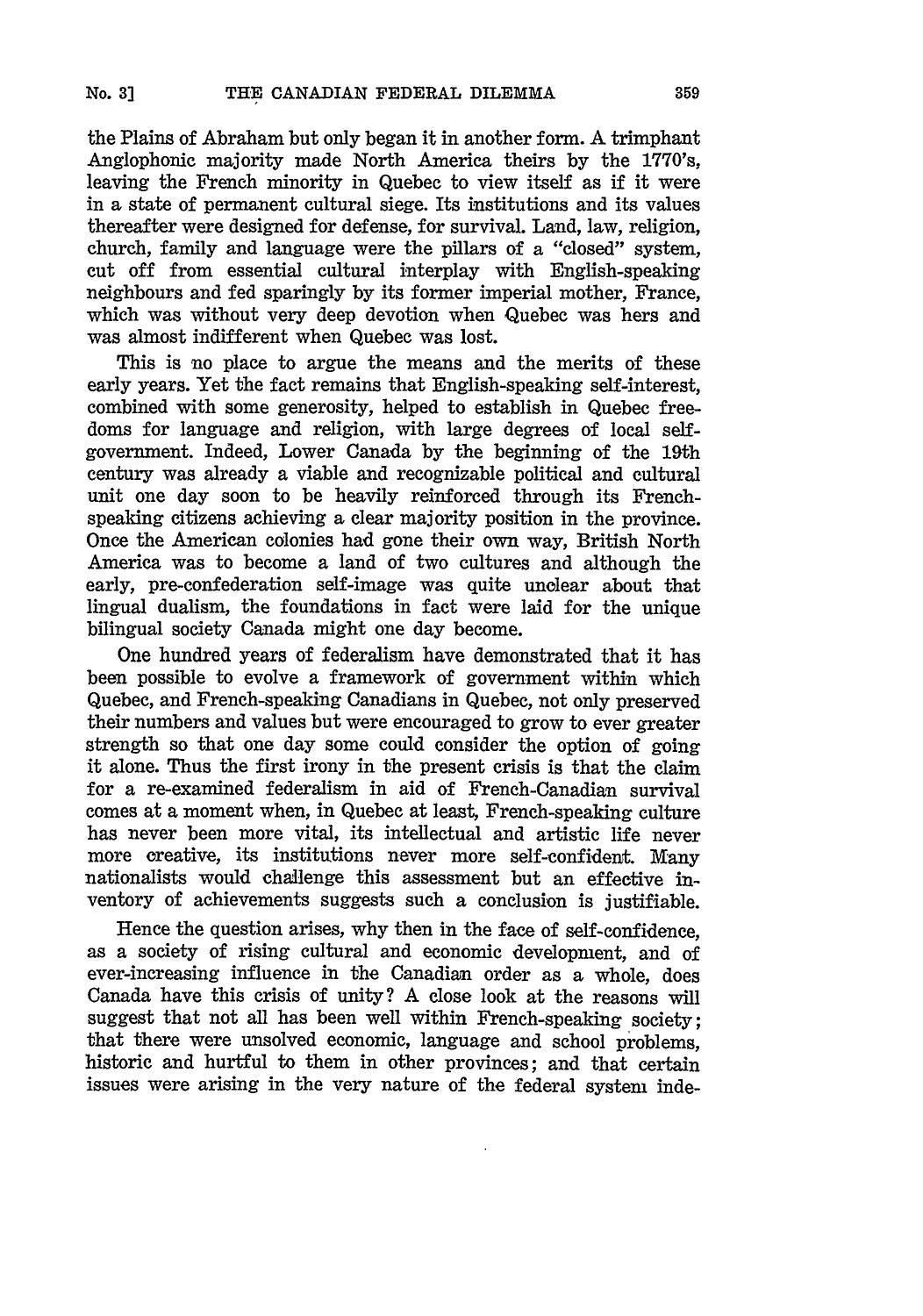pendently of the French-English question, issues which now have combined to create the critical, explosive mass Canadians have known these past several years.

In French-Canada itself the present *crise de conscience* has had to do with converting or advancing "survival" into the satisfactions of "fulfilment". French-Canadians were discovering that outside of Quebec they were not only strangers in the land, in monolingual, English-speaking Canada; they were discovering also that their living standards generally were lower than their English-speaking neighbours and that somehow, if they were to move out into the world, it was a North American, English-speaking world whose media and values could inundate their society. In short, their desire to be fulfilled in economic, social and political terms raised questions for French-Canadians that had been more or less concealed theretofore when the primary value had been survival, with their exposure to the total Anglophonic world about them defensive and minimal. Hence, there has grown a new fear (and restiveness) in Francophonic Quebec: how to be both French-speaking and fully Canadian; how to be themselves yet North Americans; how to be economically and socially mobile and yet retain their language and essential values.

As subordinate clauses to this new Quebec Francophonic dilemma were not merely the memories of older collisions over values and policy, between it and the English-speaking Canadian majority  conscription in 1917, compulsory service in 1944, "intrusions" on provincial jurisdiction from family allowances to pensions and medicare. But equally there was the memory of the essential rejection of French-Canadian claims leading toward a bicultural society in other provinces dramatized by the Manitoba school question in the 1890's, by Rule 17 in the Ontario education policy, and by the earlier cautious attitude in New Brunswick towards its substantial Frenchspeaking minority. There were other evidences too of this implied, national, monolingual policy: the federal government itself, essentially English-speaking except for certain limited operations of the two languages in Parliament, in documents and in some federal courts: the abolition of French when from the Northwest Territories were carved the Provinces of Alberta and Saskatchewan; and symbolically, if perhaps inevitably, the conversion of Louis Riel into a folk hero, the very image of rights rejected, of English-speaking supremacy overcoming earlier western settlers and natives who spoke French.

Another element in crisis-making transcended the English-French question but interpenetrated with it in Quebec and elsewhere, namely, the changing role of government and administration in the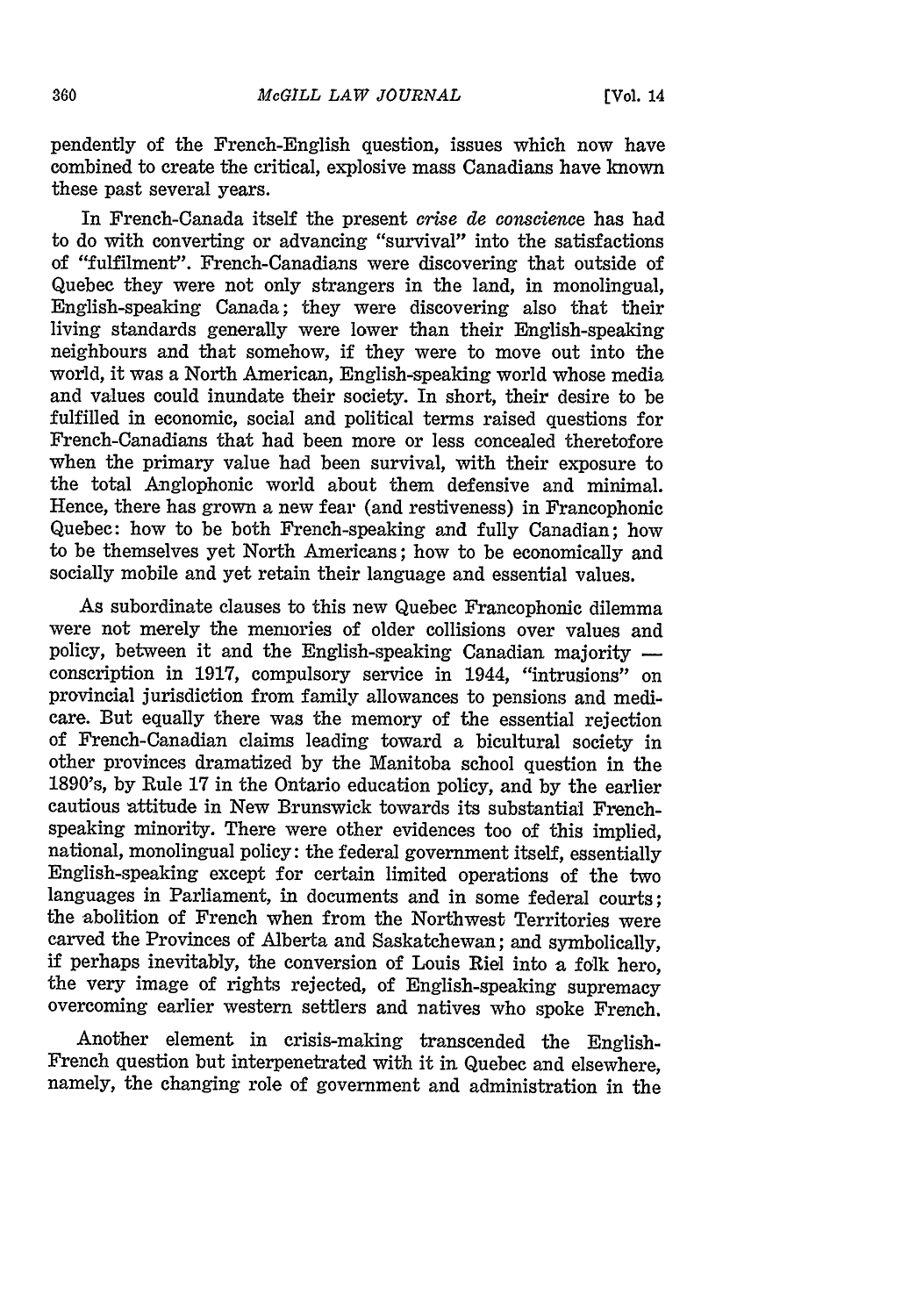federal structure itself. The Canadian system was an odd hybrid of imperial, quasi-unitary and federal systems and ideas. Indeed, it is arguable that all parties at Confederation somehow saw the provinces in relation to the federal government as essentially subordinate, just as the self-governing colonies had been to the imperial mother, with that maternal role now moving from London to Bytown. The counterbalance here was the entrenched protection of language and civil law in Quebec and, equally, of the Catholic and Protestant school systems of that province and possibly others. To put it in plain terms, the provinces were local governments, no more, no less, in 1867, but each of the four founding members had certain special conditions under which it entered Confederation and in the case of Francophonic Quebec, those conditions went to the very heart of her ethnic, religious and linguistic "survival" and the means to assure it.

By contrast, to the central government was given the power of disallowance, of reservation of bills, of the appointment of Lieutenant-Governors and of members of the county and superior courts (as well as of the Supreme Court of Canada) and of the Senate. It had, too, the right to declare certain works to be for the general advantage of Canada. And, finally, a whole series of specific economic powers touching tariff, trade, banking, commercial paper, "criminal law" and other matters were set out in such a way as to clearly suggest a union where the federal Parliament and administration were preeminent, a system potentially very centralist, perhaps even quasiunitary, as some have described it.

The general rationale for this kind of confederation in 1867 is now widely understood. Evidence of federal weakness in the United States' system of the day, the economic fragility of the Atlantic provinces, the need to avoid the deadlocks and stalemates characteristic of the temporary union of Upper and Lower Canada after 1841 and, finally, the serious intent to have a strong, guiding hand in Ottawa, not unlike the role that London once played for the colonies and still played in their defence, foreigm policy and certain other areas - all these were considerations in the grand design. There were genuflections to bilingualism in Section 133 protecting the English language in Quebec for courts and governmental purposes and the French language within certain federal institutions. And in Section 93 there was the parallel protection of school rights but in denominational terms which had its indirect consequences for language rights in Quebec because most Catholics spoke French, and Protestants English.

But essentially and fundamentally, the Fathers of Confederation were dealing with a union that had to be strong if it was going to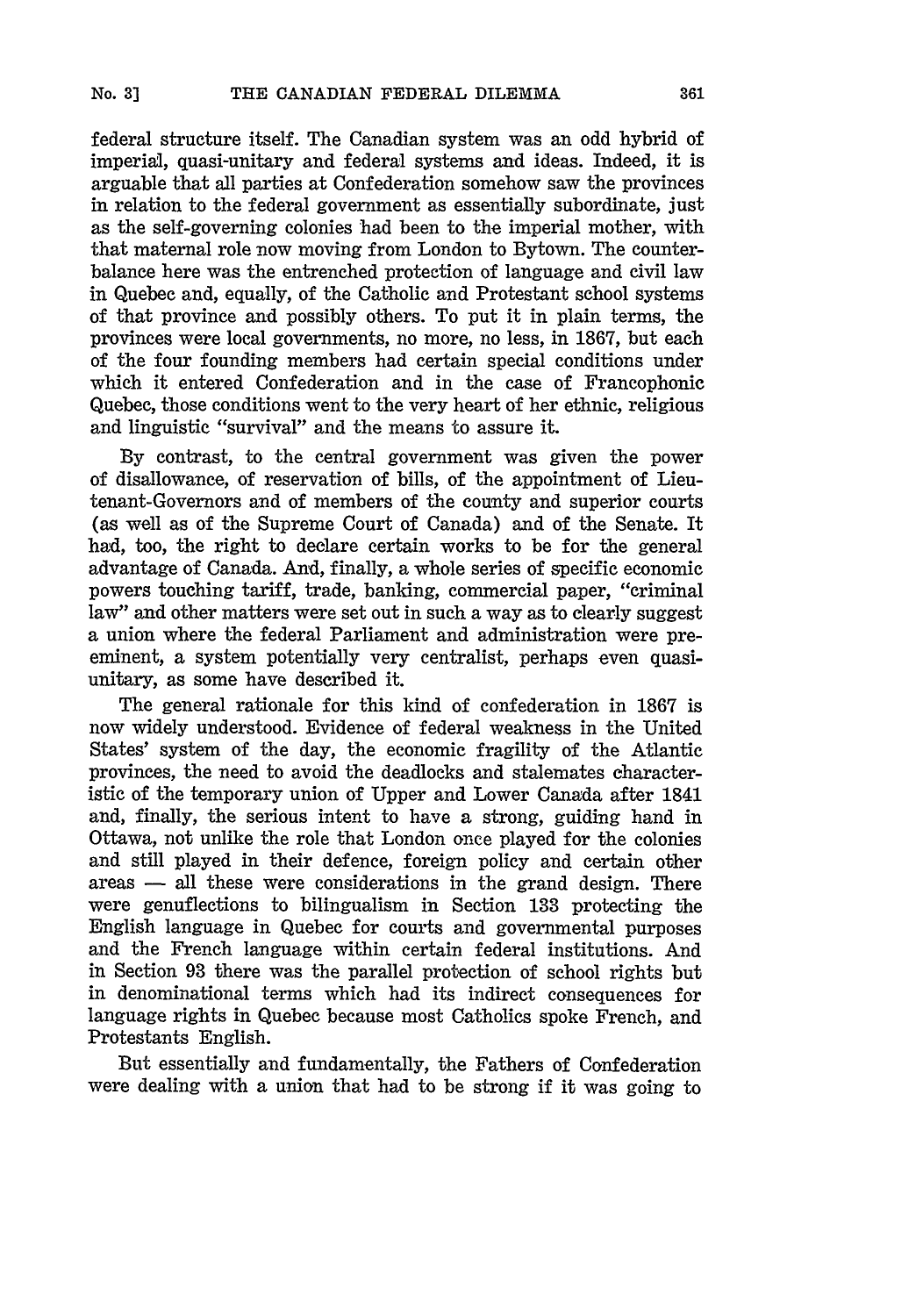manage the northern half of a sparsely settled continent whose western lands were being hungrily viewed by a powerful neighbour emerging now with even greater strength from the trials of a recent civil war. What was not foreseen was that courts and events would redirect the intentions of men who lived and drafted the constitution in another time. By the end of the 19th century it was quite clear that the Privy Council saw federalism differently and that this interesting, if distant court, was soon to reshape the Canadian scheme and create "strong" provinces, juridically, whatever their social and economic resources in fact may have been.

Thus the real dilemmas of federalism became evident not so much in such interventions as in the conscription challenges of 1917. Here, after all, was war and in wartime the rules are changed in favour of the centre. The difficulties became evident as the great depression tore the mask of self-reliance from so-called "sovereign" provinces unable to bear without federal support the burdens of their jurisdictional claims. Unemployment, welfare, mortgage foreclosures, the deprivations in cities, villages and on the land simply could not be resolved by the slender resources of most of these governments. The Rowell-Sirois Commission began its work in 1937-38 as an exercise in reshaping the rationale of federalism to meet the evident requirements of mass unemployment. Legal and administrative tools had somehow to be newly designed to justify without subterfuge direct federal intervention in the larger, and smaller, needs of the economy, national and local. Indeed, one of the ironies of Canadian social history is that the Rowell-Sirois Report in 1940 turned out to be an immensely important exercise in education but its specifics were lost in the effective solutions to the legal and social problems of the day now given by war.

For it was war which changed the Canadian economy from underemployed to "overemployed", which removed mass poverty as an experience and suspended the argument over jurisdiction until it was, for the time, forgotten. By war's end, an almost wholly "managed" capitalist economy had evolved administrative and legal instruments covering wages and prices, supplies and profits, and labour relations. Ottawa collected the total income tax revenues through a single federal funnel under agreements with the provinces that shared the revenue on some equalizing basis resulting in a kind of rough equity for all, but with the pie administered by the national government.

This image of powerful economic management from the centre remained even after the war, buttressed not only by the tax-sharing agreements but also by the initiation, at the federal level, of many "social" programmes that otherwise might have seemed to have been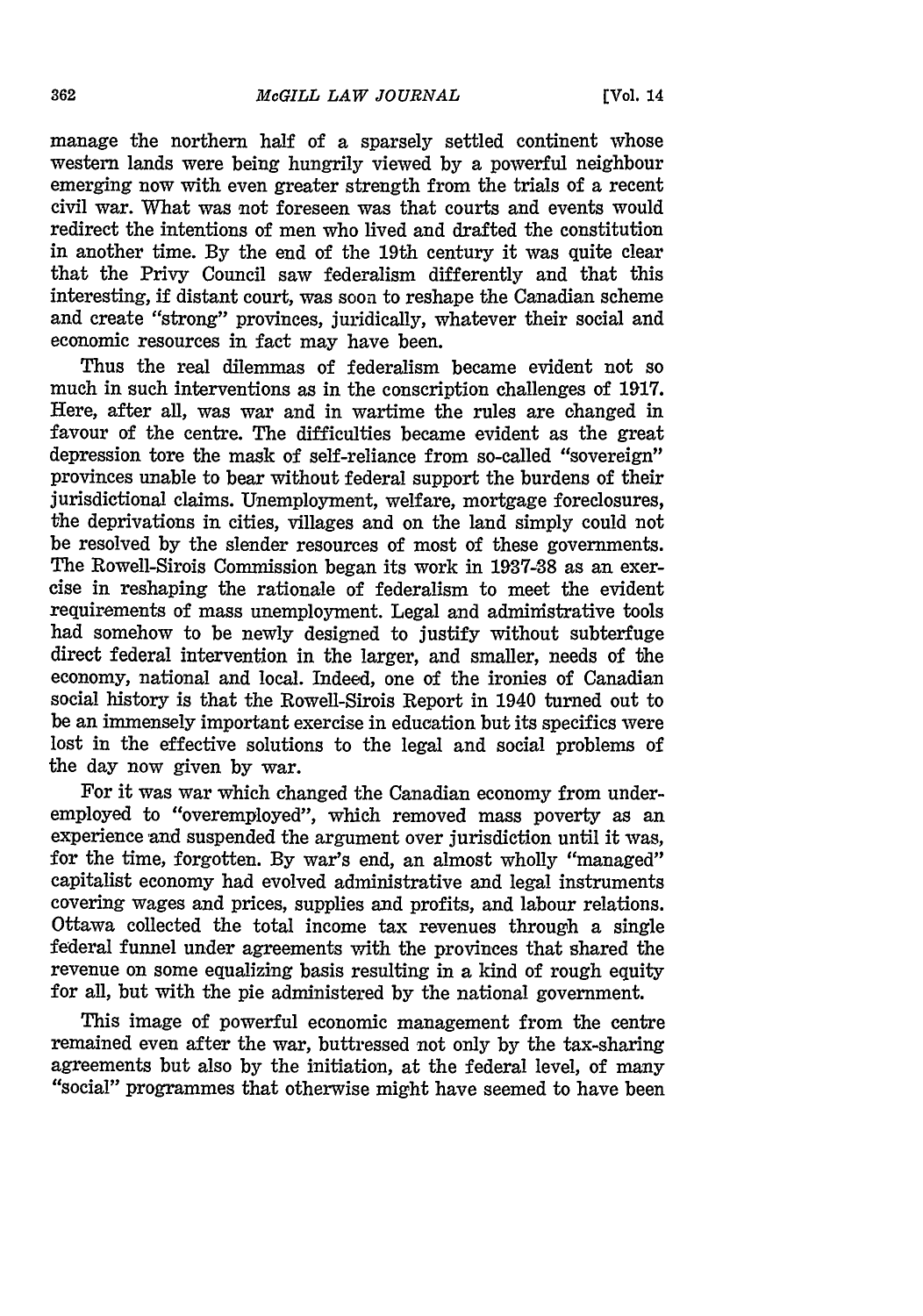within provincial jurisdiction. For the spending power of a highly centralized tax collector became an instrument for direct or implied jurisdictional claims and was becoming perhaps as important in the delineation of powers as the legal niceties of Privy Council decisions or the becoming obsolescence of disallowance and reservation. And behind it all was an immensely confident political (Liberal) party, in office since **1935,** that had built up an elitist civil service possibly even more self-confident than the politicians themselves. In short, **by** the middle 1950's, the Canadian federal system, despite seventyfive years of judicial decisions almost chronically shaped in favour of provincial power, had in fact become, through these countervailing measures - tax-sharing, federal spending, and social programmaking - a strongly centralized system, at least in the areas of basic economic and social policy. And all this despite the fact that, technically speaking, prices, wages, resources, welfare and education, were within provincial jurisdiction.

What happened to bring this edifice of sublime managerial efficiency, and confident political control, into radical challenge **by** the provinces and to some extent **by** the public which only a few years before had welcomed federal power, if not war itself, as the rescuer of a desperate and weakened economy? The Liberal defeat of **1957,** following the pipeline debate, now appears to have had deeper roots. Indeed, the rejection of the party in power **by** an increasingly prosperous public and provinces suggested that there were new problems for which the old insights were not enough. The rising demands of the late 'fifties and early 'sixties were those making claims reaching toward equality of opportunity and a fair share both of resources and of protection against the hazards of life and society. **All** of this meant new programs, from education to pensions, from medicare to farm supports. Suddenly it became evident that the neat solutions of the tax-sharing agreements and federal social initiatives might not be adequate to the day when the demands on provincial and municipal treasuries were rising far more quickly than statistical prophecy could anticipate. New generations of provincial civil servants, competent and aggressive, were appearing to buttress provincial leaders in their negotiations with Ottawa. Political parties of the same name no longer had the same necessary perspective when they were dealing with provincial as against federal interests. Indeed, in the case of Alberta and Saskatchewan, the two major traditional parties no longer even had a provincial following for a generation. In short, some new balance was necessarily to emerge that would somehow have to reflect the growing functions of the provinces side **by** side with the continuing and overriding role of the federal government in matters of national economic and "social"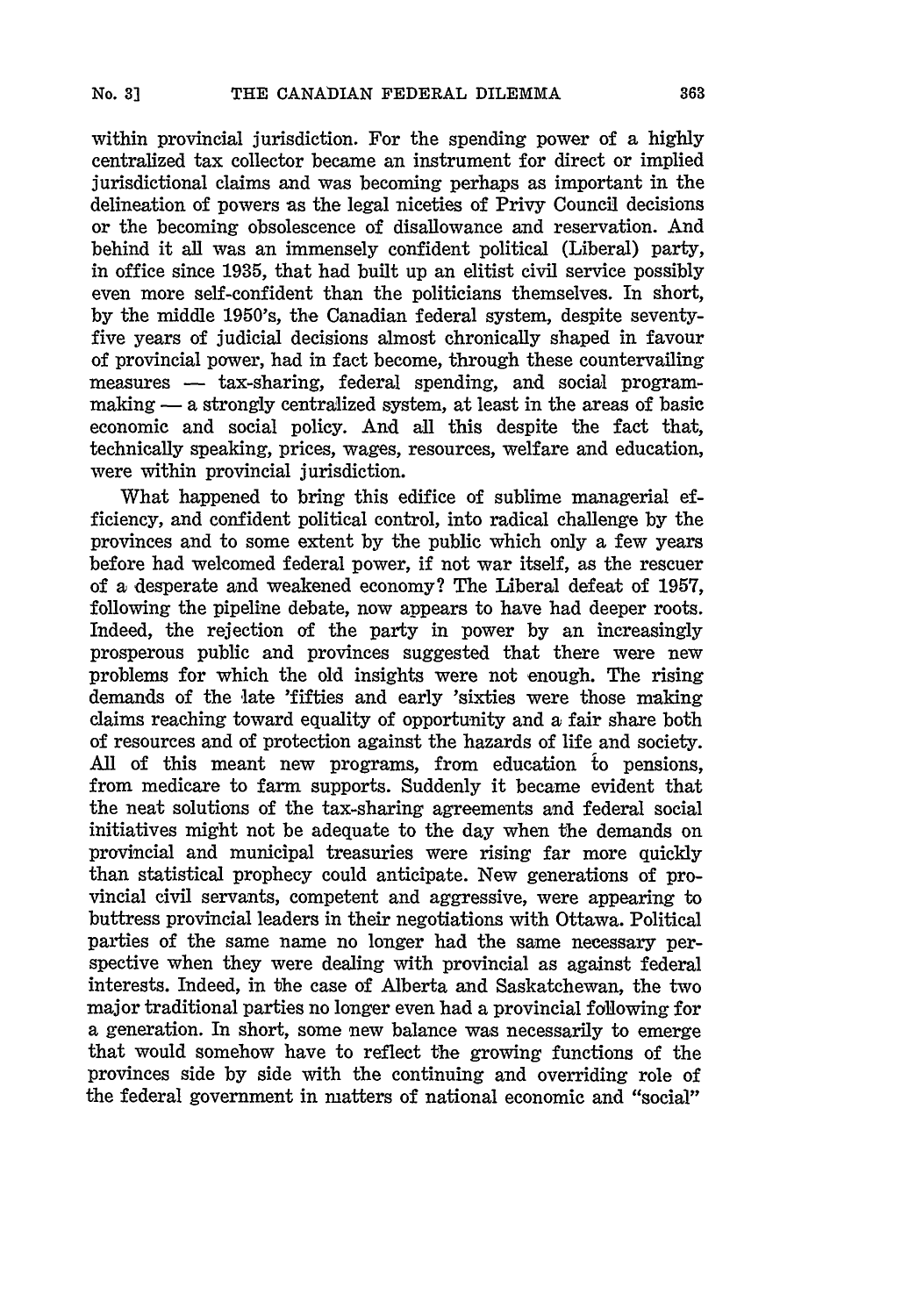policy. And, curiously, at that very moment, when that new balance would have to be discovered, both in institutions and perhaps in law, the need was reinforced by its interpenetration with the Quebec problem on the one side and the related English-French question throughout Canada on the other.

Thus "the Quiet Revolution" in Quebec which Jean Lesage ushered in with his administration in  $1960$  — but which really predated him by many years of artistic, intellectual and social ferment **-** gave a degree of social dynamism to the federal-provincial debate over powers, programs and monies that inevitably escalated the issue to the level of crisis. For while Mr. Duplessis had fought his battles for jurisdiction, his image was essentially negative and defensive  $$ less a competition for funds and programmes than for an isolated "autonomy" almost for its own sake. Now to many Quebec leaders, self-preservation required some recognition of language rights at every level, federally and in all Provinces, while fulfilment for French-Canadians needed a new sense of opportunity in government, in management, not only in Quebec, but outside. And all of these would require institutions and funds and programmes which heretofore may have been in the possession of, or were carried on partly or wholly by, the federal government. Hence the French-Canadian debate in Quebec was married in this special way to the federal-provincial debate over new powers, new resources and new activities. Moreover, it was rediscovered that the law was heavily on the side of the provinces, as constitutional interpretation had evolved, when it came to such matters as education and welfare, wages and prices, resource development, hospitals **-** indeed, a whole range of matters touching the individual intimately.

Hence the Canadian crisis since **1960-61** has had inner, selfescalating elements mutually reacting on each other that transcended in complexity and potential danger any of the previous threats to the viability of Confederation.

What English-speaking Canadians, even in Quebec, were slow to realize was the extent to which intellectual and political leaders in French-speaking Quebec had evolved a new self-image, had reevaluated their place in the sun and found it wanting, had examined the status of fellow French-speaking Canadians elsewhere and found it too, wanting, in the matter of economic opportunity, of language and school rights. For the first time, serious and otherwise moderate Quebecers of the Francophonic family began to ask whether there was not a separate option open to them if their new vision of Quebec and its place in Canada somehow could not be fulfilled within the present system.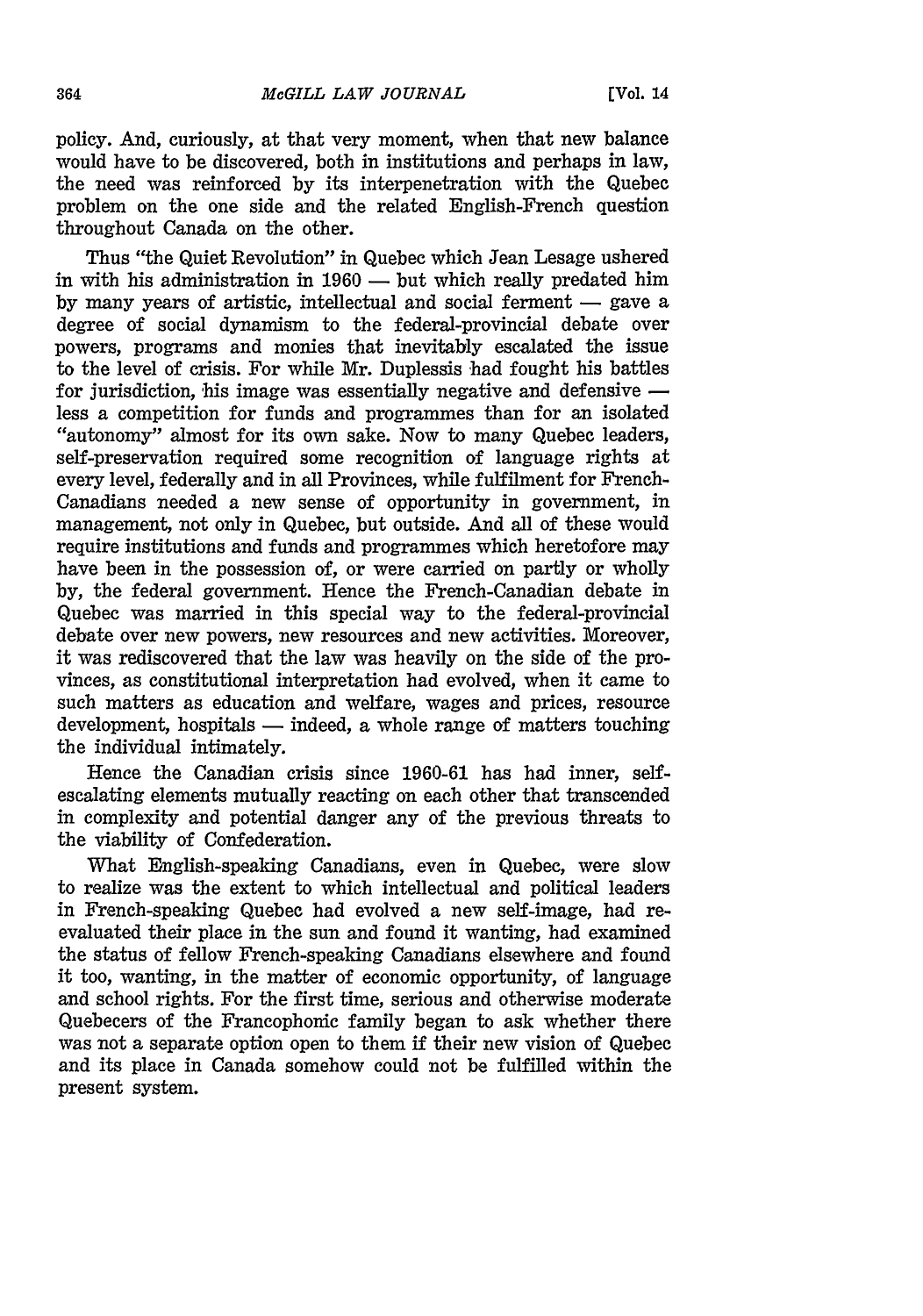The movement toward "co-operative federalism" and the use of the "opting-out" procedure between 1963 and 1965 was a creative federal response to this new situation. But to have succeeded, cooperative federalism would have had to almost bind the federal government in any program to consult at every stage at which a provincial jurisdictional interest might possibly be involved, before that program was enacted; and conversely, each province would have been equally obliged to consult. And, while in fact, more consultation took place, and has taken place since, on programs than at any time in federalprovincial history, none of the governments was prepared to permanently institutionalize the consultative obligation  $\equiv$  as yet. Similarly, the opting-out programme was, as Mr. Trudeau began to point out as early as 1966, a means for indirectly creating a "special status" for the one province making use of it, namely, Quebec, since it was not a mechanism that seemed sufficiently attractive to other provinces to be worth the administrative trouble.

The decline of co-operative federalism after 1965 was reinforced by the failure of the Fulton-Favreau Formula to be accepted as a means of constitutional "repatriation" and amendment. And when to this were added the serious debates over medicare and pensions, it was clear by 1966-67 that somehow constitutional responses to the everchanging balances between federal and provincial functions were not going to be easy to discover. Indeed, the irony was that, on paper, by the beginning of 1967 Canadian federalism already was one of the more decentralized federal systems of the western world. Yet a high degree of authority still remained in the federal centre, resting upon its power to spend and to initiate joint or shared programs and, of course, resting also on its overall responsibility for the economy expressed through the tax-sharing agreements, fiscal and monetary policy, and through the management of foreign exchange policies and other direct and indirect economic mechanisms.

The severe debates between Mr. Lesage and the federal government were by no means reduced in substance even if they were somewhat modified in tone by the late Daniel Johnson when he came to office in 1966. A whole series of unsettled and unsettling questions remained to be gingerly handled: university financing; vocational training; Quebec and international relations; Indians and Eskimos; offshore mineral rights; medicare (the pension problem having been resolved) ; and the demand for constitutional reform, generally, both for symbolical and substantive reasons.

Nor were matters helped by the intervention of General de Gaulle on his visit to Canada at the height of Expo and the evidence that under him French policy was mischieviously playing with pro-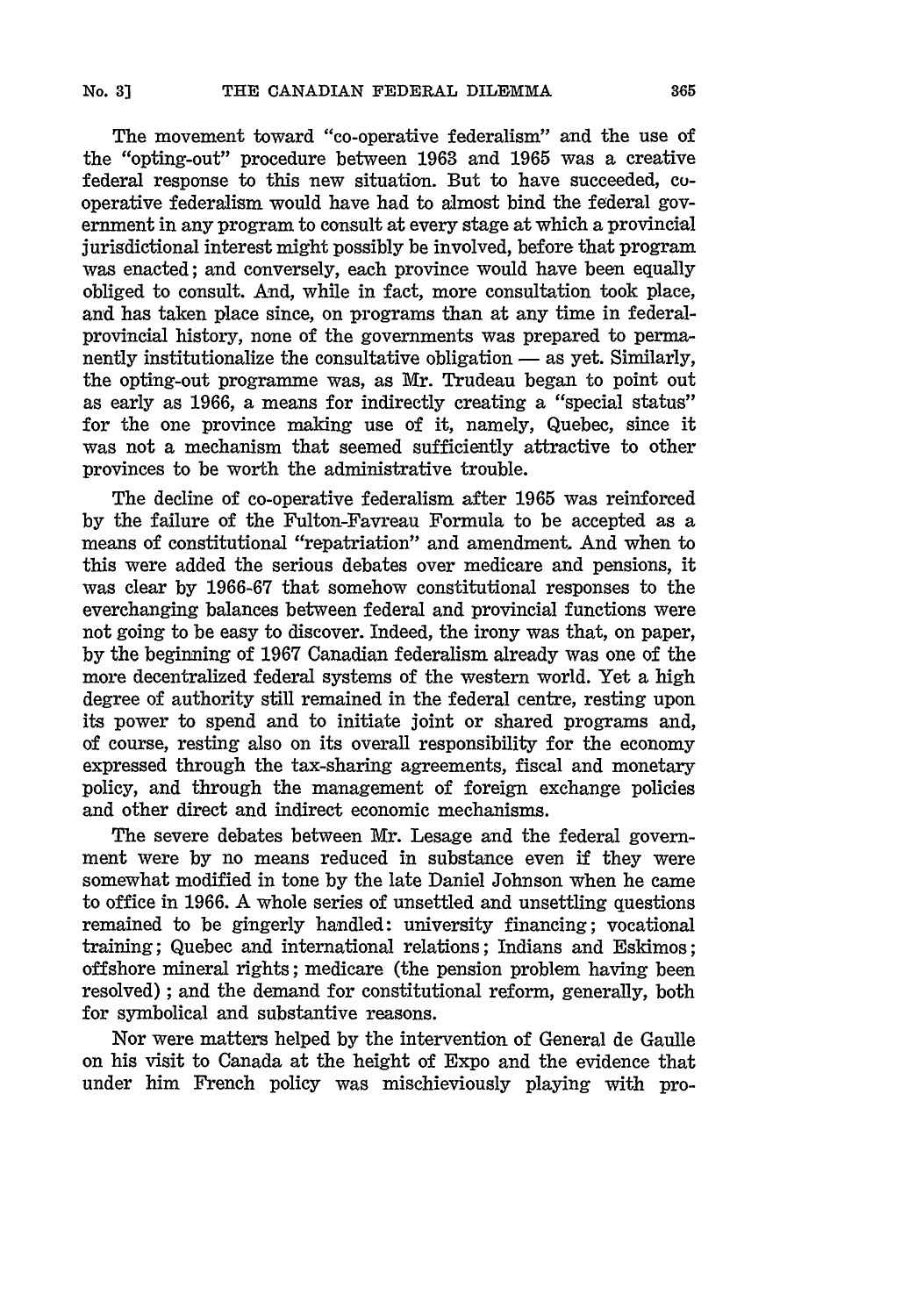separatists and their slogans, relying on a Quebec Gaullist temper to respond. Meanwhile, the growing pressure on a cautious federal government to undertake some leadership in the area of constitutional review and reform was partly met **by** the initiatives of Mr. Robarts and Mr. Johnson, particularly the former, in designing the Confederation of Tomorrow Conference of December, **1967.** It should not here be forgotten that General de Gaulle again intervened **by** remarks bound to influence the Conference; that the Estates-General met in Montreal just days before and passed strongly nationalist, antifederalist resolutions; that Mr. Johnson gave a moderately-toned but toughly articulated statement of Quebec's demands; and, finally, that the entire exercise was climaxed **by** the emergence within a few days afterwards of Volume I of the *Report of the Royal Commission on Bilingualism and Biculturalism.*

The truth is that most of the Premiers attending the Conference were not prepared for the "hardness" of Mr. Johnson's position and the cold experience of listening to him was a rapid education in the Canadian crisis eased only by the diplomacy of Mr. Robarts in his management of the Conference. But if they were not persuaded in Toronto, the Premiers had their education furthered by the *B. and B. Report* which set out in concrete terms the means and necessity for a program of bilingualization, federally and in all provinces, if Confederation was to survive.

Mr. Pearson, having announced earlier in the autumn of 1967 that he would hold **a** Conference of Premiers on the constitution in February of 1968, was compelled by these developments to alter the scope of the agenda from a rather simplistic concern with a possible bill of rights to a wholly open-ended conference on the future **of** constitutional review and possible reform, and a new emphasis on language rights. That Conference is now historic for a number of reasons. It demonstrated the growing political significance of the Conference of Prime Ministers and Premiers as a kind of authoritative "constitutional" device for policy-making in Canada **-** with implications that have yet to be fully explored and understood. It disclosed the gulfs between Quebec on the one hand, Ontario and New Brunswick as a second group, and perhaps all the other provinces as a third area, on the character and content of possible constitutional reform, with the federal government itself anxious to confine the immediate dialogue to language rights and possibly a charter of human rights. But its most important achievements were the clear victory **-** and most particularly for federal leadership  in obtaining a kind of consensus on language rights without prejudging methods of enforcement by constitutional entrenchment or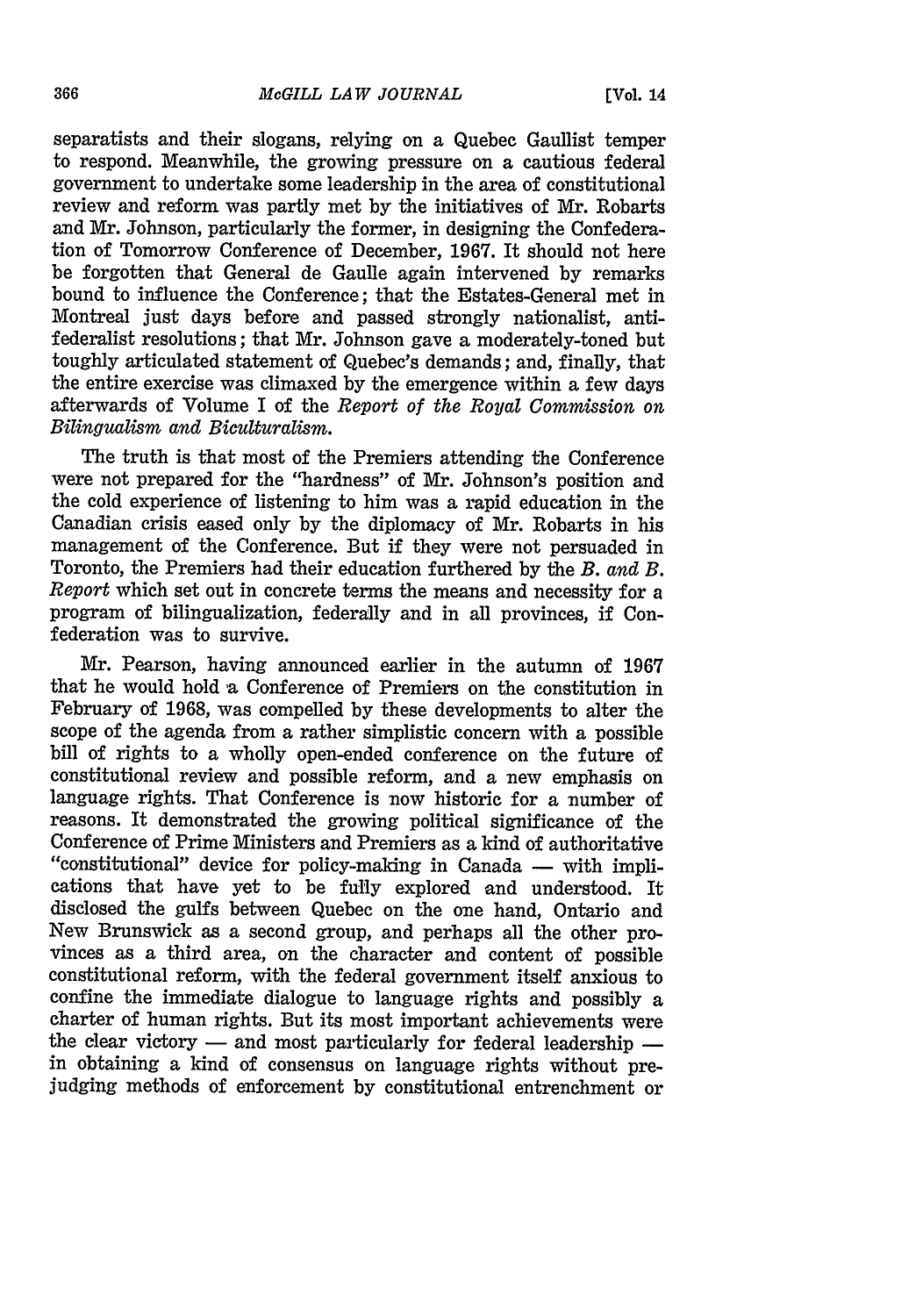otherwise. Of equal significance was the agreement to establish permanent consultative and study machinery, through the creation of the Constitutional Conference of Prime Ministers and Premiers and the Continuing Committee of Officials to examine the whole question of constitutional review and possible change.

These officials now have met on five occasions since May of 1968 and Mr. Trudeau has announced that he hopes the Premiers will meet in conference again, in February, 1969, to consider what has been achieved.<sup>1</sup>

Meanwhile Mr. Johnson has been succeeded by Mr. Bertrand; Mr. Manning, a conservative participant in the constitutional dialogue has left; and Mr. Smallwood, an enthusiastic supporter of Mr. Trudeau, will soon retire. In New Brunswick an official languages act will soon make the province officially bilingual  $-$  schools, government, agencies, courts, legislatures, etc. In Ontario much the same policy is being evolved without the full New Brunswick range being formally adopted in an official 'languages act. Newfoundland is to "bilingualize", which is essentially a gesture to its Labrador minority and to the development of French as a second language in Newfoundland schools. Elsewhere throughout Canada the movement toward a bicultural society, certainly at the federal level with the new *Official Languages Act,* and slowly, variously but steadily in some provinces, suggests that a great Canadian watershed may one day soon be reached. Indeed, were it not for the irony of the new language issue in Quebec — where English-language school rights may be in partial jeopardy because they depend upon denominational protection, not on language protection as such - the picture would be one inviting a salute of optimism.

As for the future, there is no public knowledge about the work of the Continuing Committee of Officials and, as yet, of the forthcoming agenda of the Conference of First Ministers. But Quebec (and now British Columbia) have made public their main submissions to the Officials' Committee, and it is no secret that several governments also have prepared submissions dealing with the method and substance of constitutional review and reform. These are being discussed by the Officials and may be made public and be discussed by the Prime Minister and Premiers at the February, 1969 meetings.

会

÷

**<sup>1</sup>** At the request of the Hon. **J.J.** Bertrand the Conference was postponed until February, 1969, since Mr. Bertrand's illness prevented him from attending the meetings planned for December, **1968.**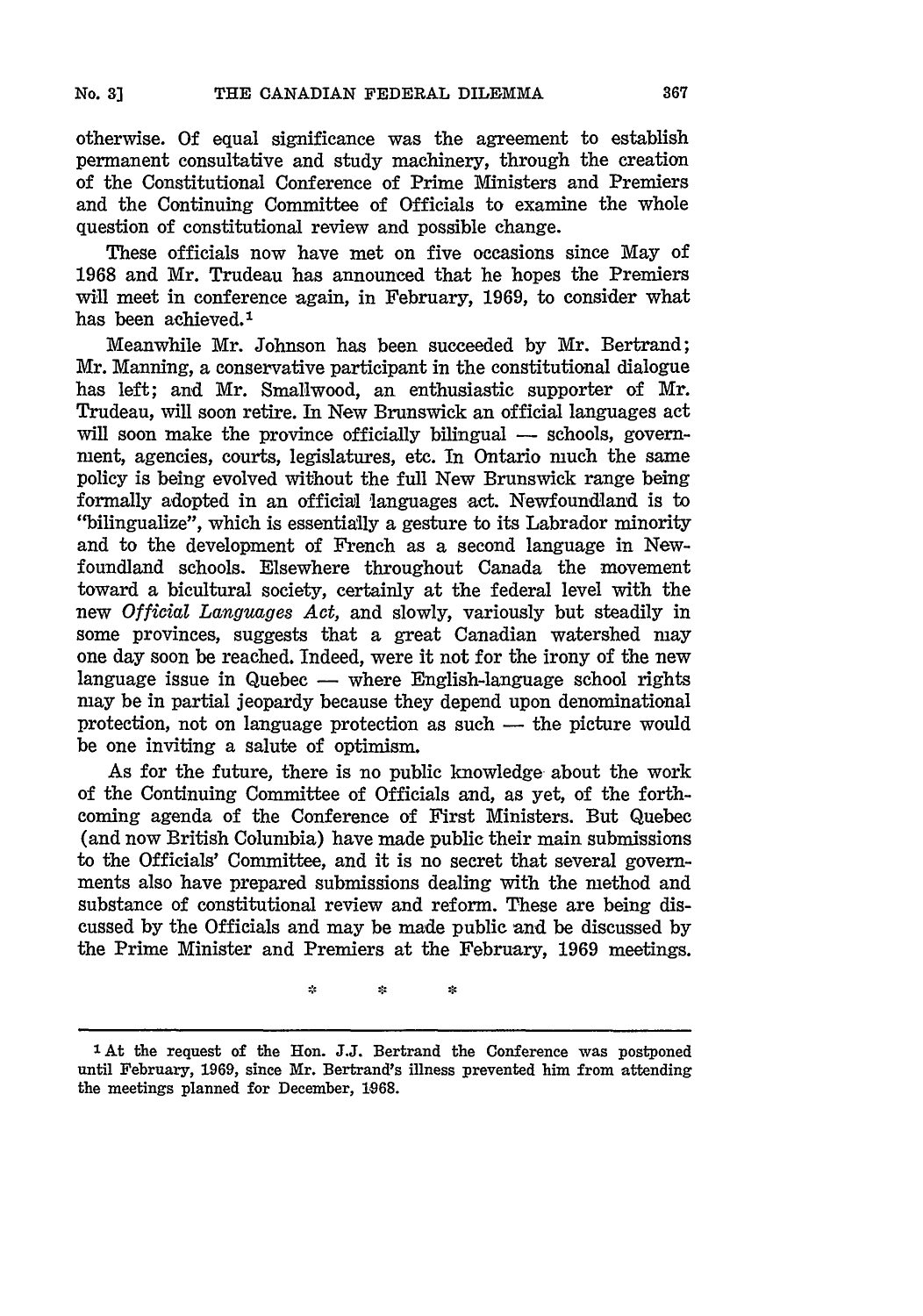Certain conclusions may be drawn from these developments. They are the following:

#### *First*

The formation of René Lévesque's new party, the "Parti Québécois", the "priority doctrine" with respect to the French language in Quebec held by both the *Union Nationale* and the provincial Liberals, and the surprising mishandling there of the St. Leonard English language school affair of recent months, all testify to the continuing potential of crisis that must qualify any too rosy an image of the federal future. To put it plainly, it would be a mistake to pretend that Quebec's "nationalism" is strongly in retreat and that some permanently moderate and accomodating force has now triumphed for the long run. Nevertheless, Mr. Trudeau's strategic victory on a strong federalist platform also was supported by the *Crdditistes* who are vigourously anti-separatist, and this suggests that, for the time being, the Quebec belief in a viable French-English-speaking Canada is stronger than it has been at any time within the past half-dozen years.

#### *Second*

That faith, both in Quebec and elsewhere, can only be maintained if the movement toward the provision of French language and school opportunities in all provinces is proceeded with as quickly and as generously as possible. This must be said because of the fuel to reaction provided by the St. Leonard affair. Hopefully, it will find its own Quebec solution. Indeed, if it does not, if language and school rights are not wholly and fully re-protected in Quebec, then bilingualism and biculturalism are in danger even there, and once in danger in Quebec, they cannot succeed elsewhere in Canada. But nothing would retard a moderate solution to the Quebec situation more than to have some "instant" backlash in the other provinces stimulated by a premature and mistaken judgment on the Quebec future for English language rights. There is reason to hope that the present language rights legislation before the Quebec Legislative Assembly will receive, in due course, Assembly approval.

#### *Third*

No one can predict what will come out of the present exercise in constitutional review. An optimist may be permitted to believe that only good can emerge from common study by the Premiers and their Officials, and that such study may help to de-politize many matters which do tend to be escalated artificially into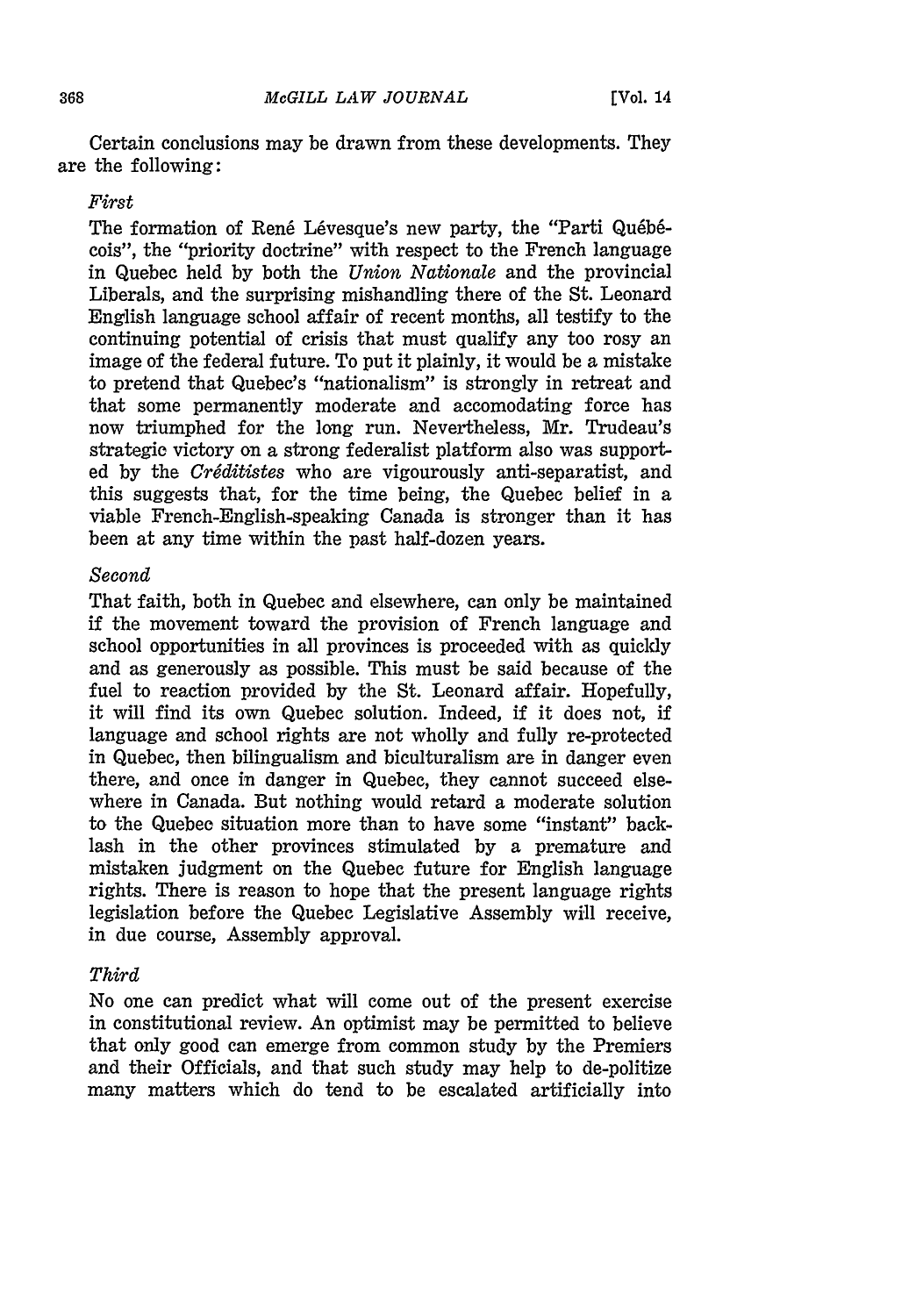issues when there may be technical and symbolic solutions that could do justice to the claims concerned.

#### *Fourth*

For the constitutional study to succeed, however, all provinces, together with the federal government, must participate with full interest and a commitment to the program. It is not revealing any secrets  $-$  since the Prime Minister of Canada himself so informed the Canadian Bar Association in Vancouver last September – that several provinces have yet to demonstrate a serious concern with this exercise in constitutional review and reform. This may be understandable from their point of view because for the most part, except perhaps on the question of their fair share of tax revenues, or having certain federally initiated programs imposed upon them, these provinces are quite content with the present constitutional structure and its division of powers. Indeed, this is a view many students generally share, but it is no excuse for neglecting to have a completely open mind in view of the anxieties of others on the desirability of constitutional review and the possible alternatives available for constitutional reform. There is here no place for "opting out". No province can avoid the responsibility of sharing in this fundamental re-appraisal of the political and legal framework for Canadian society.

#### *Fifth*

It is urgent that public opinion ask itself the question as to its role in these proceedings, now undertaken at the Premiers' and Officials' level. How does the popular will get a reasonable chance to penetrate the high screen of political authority and *fonetionnaires'* privacy? How shall we be certain that the best minds in Canada, in the universities and among writers and journalists, in labour, business and agriculture have a chance to influence the search for means to constitutionalize "the just society"? This is not an easy question to answer and a wise response also requires some new understanding of the authority under which the Premiers themselves operate to agree upon and to implement constitutional change. On one level their mandate is easily recognizable as a necessary aspect of the general purposes of government. Yet that mandate may not be so easy to identify for all the problem of fundamental constitutional revision, should it take place.

### *Sixth*

There is public knowledge that reform is desired by some governments in the matter of the Senate and the Supreme Court of